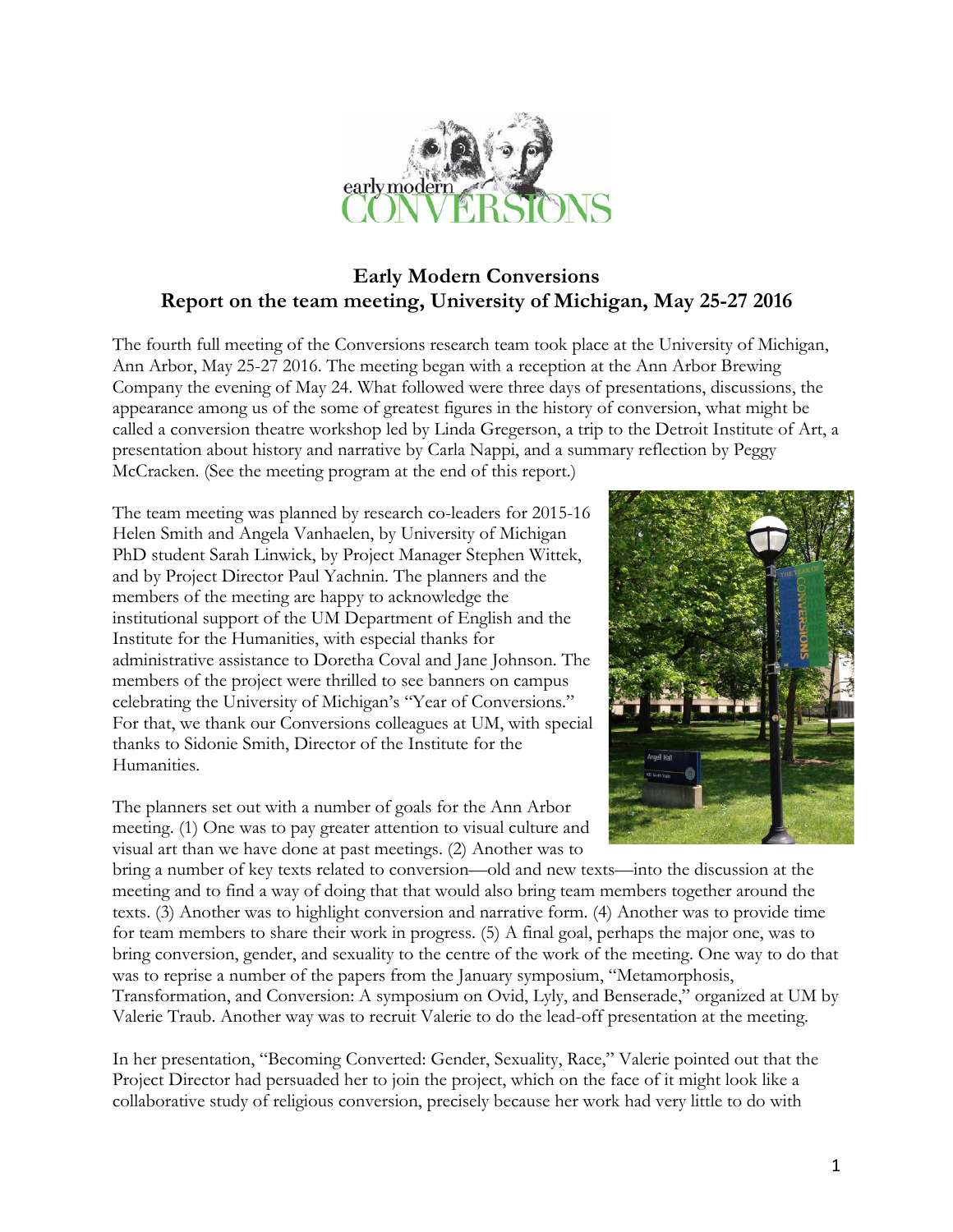religion. She surprised the meeting by saying that she was in fact going to talk mostly about religious conversion. Her presentation made two important contributions to the meeting and to the project as a whole. One was her argument, based on a large number of (mostly English) early modern as well as pre-modern texts (including scripture) and taking into account the most significant work on conversion, gender, sexuality, and race over the past thirty years, that religious conversion, both shifts between kinds of Christianity and between Christianity and other religions, were very often represented in terms of gender, sexual, and/or racial transformation. "Rhetorics of gender, sexuality and race," she said, "provided early moderns with a variety of creative ways to cognitively process conversion, both in terms of its attractiveness and the anxieties to which it gave rise."

To some degree, our work in the project has unfolded along parallel tracks. One might be called "Paul," the other "Ovid." "Paul" has stayed mostly in the archive of religious history and theology, religious conversion, strong variants of religious conversion, and the philosophy of the subject (certainly not ignoring the social and material conditions of living); "Ovid" has had more to do with the mixing of material, corporeal, and subjective transformations as well as with philosophies of Ovidian changefulness (often thought of as postmodern but actually comprising a tradition going at least as far back as Lucretius).

Valerie's presentation, we might say, asked the members of the project to reunite Paul and Ovid, invited us to bear in mind that the early moderns themselves thought about conversion—regularly, normally—in terms of sexuality, gender, and race.

And that was not all. Valerie also sketched a case against thinking about conversion in the modern terms of identity. "In the logic of modernity," she said, "if one converts to Islam or Christianity, [one] then simply is a Muslim or Christian—just as if one were to come out as a homosexual, be naturalized as a U.S. citizen, or claim one's authentic identity as that of a different gender. A modernist conception of identity formation, which elides the process of formation in order to fixate on identity, has governed many of our discussions." Instead of thinking in ontological terms moving from one kind of being to another—it would make more sense to think epistemologically (how can we know if another is converted?), and also to focus on becoming rather than on being. She quoted Deleuze: "Becoming produces nothing other than itself. . . . What is real is the becoming itself . . . not the supposedly fixed terms through which that which becomes passes." (Deleuze indeed goes further than Ovid here; the changes in *The Metamorphoses* often end in fixed, intelligible forms of gender, species, mortality.)

The members of the meeting then formed groups and wrote responses to Valerie's talk. There was strong agreement about the entanglement of the rhetorics of conversion, gender, sexuality, and race. The groups added to the account of conversion as becoming the ways in which language, representation, ritual (baptism, marriage, communion, etc.), including bodily ritual (like circumcision), habits of prayer, diet, etc. seek to transform conversioning (so to speak) into conversion, becoming into being. The tension between the two is critical. One group also drew attention to how the argument for conversioning made it a necessity to think about conversion in terms of relationships among people as well as in terms of changes to the person.

Several of the sessions that followed over the course of the three days developed the ideas of the opening presentation and discussion. The "Sex and Gender" roundtable featured presentations on the temporality and materiality of conversion; the remarkable scratching and marking of painted images on walls and furniture in the home (scholars have blamed children for the scratching, but the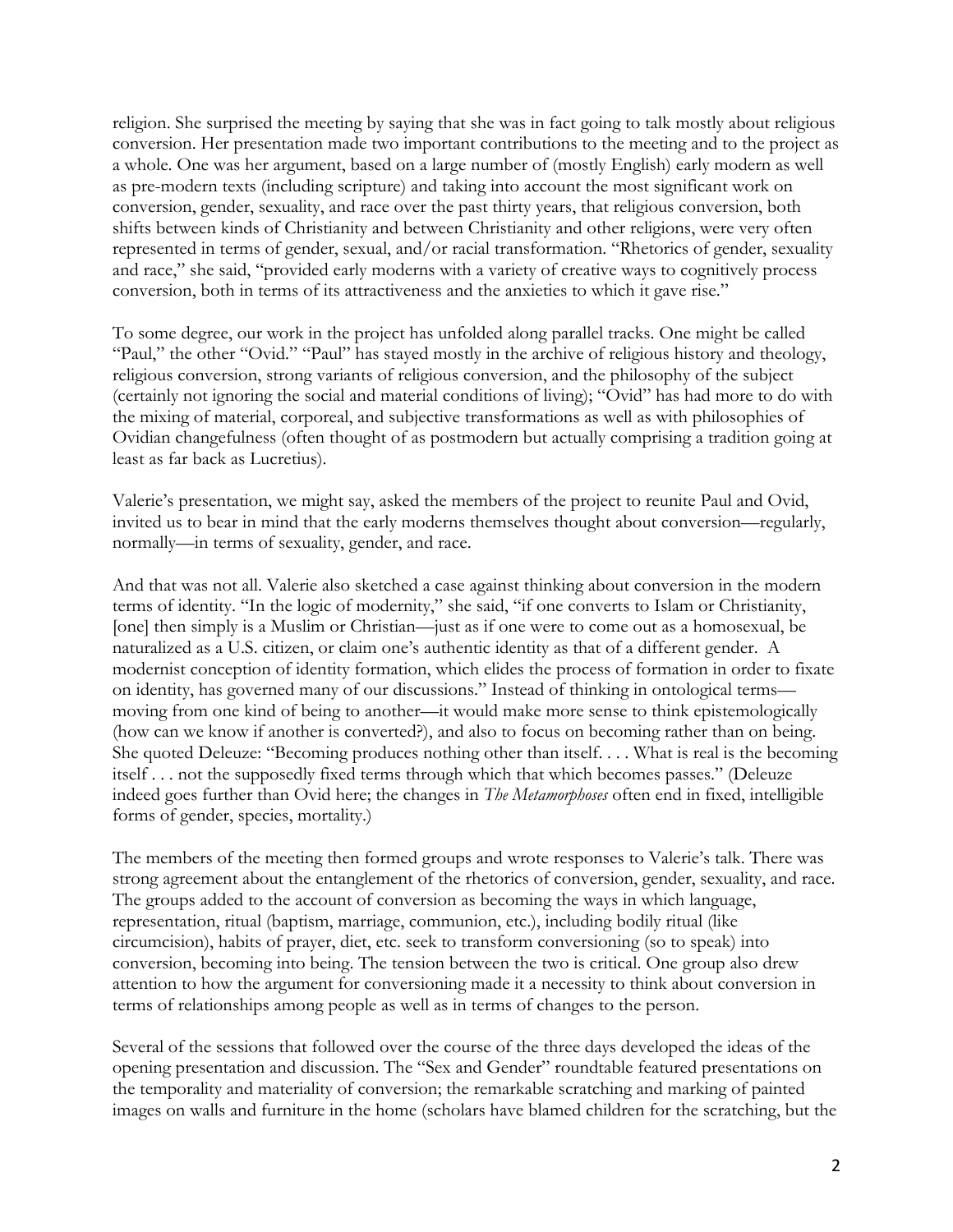practice was widespread, was certainly done by adults, and was related in some ways to the transformative power of images); and the ritual, corporeal, gendered, and sexual dimensions of how women transformed into nuns. The "Ovid and Conversion" roundtable provided a valuable opportunity to think further and in specific terms about conversioning. We were invited to consider Montaigne's ideas about the fluidity, even the imaginary constitution of gender; to think with John Florio about the sexuality of words; and to visit the Ovidian world of shifting land, water, and gender in John Lyly's play, *Galatea*.

And "becoming" turned up elsewhere in what we said and did. Carla Nappi's extraordinary performance of the history-writing of the fictional historians called the Elizabeths (https://theelizabeths.org/) showed how narrative was itself an instrument of conversion, how conversion was always a process of becoming, and how the conversion of the person was of a piece with material and corporeal transformation. Under the guidance of poet, actor, and scholar Linda Gregerson, the members of the meeting played in a theatre of highly changeable narrative and character. When a new participant entered, someone already in the play had to exit, the new actor had to invent a new story-line on the spot, and the player(s) still on stage had to adapt instantly to the new play. On the make-shift stage in the centre of the meeting room, the members of the research team created what emerged as a conversional playhouse. Finally, Peggy McCracken's summary reflections developed a valuable account of the importance for the Conversions project of critical animal studies: animals are not the other that confirms the exceptional character of human conversion; rather, they are our companion species and fellow travelers on the pathways of transformation. She drew our attention to something we'd discussed at the Cambridge meeting (and will discuss again at the 2017 team meeting)—the problem of periodization. A scholar of medieval literature and culture, she reminded us that conversions of many kinds thrived in the medieval period, which is usually "the before" to our historical focus on what we call "early modernity." To conclude, she endorsed Valerie's emphasis on becoming, especially since that kind of focus could lead us toward a more detailed, more historically specific study of conversion—what Valerie and John Sutton have called "conversion in slow motion."

Three other sessions require special attention in this report. The first is the presentation by the members of the Summer Seminar. Two members of the seminar were unable to stay for the team meeting; their sections were covered by colleagues. The nine individual presentations covered a great range around the question of conversion and theatre, from the body as a conduit for conversion (Caliban in *The Tempest*) to Machiavelli and the limits of conversion (in Marlowe's *Jew of Malta*) to how to turn from whoredom to chastity (Dekker's Th*e Honest Whore*) to the transformation of Shakespeare himself into an Arab poet to debating Las Casas in the transatlantic Spanish theatre. This partial account of the work of the seminarians suggests how strong a case they made for the dynamism and creativity of the relationship between theatre and forms of conversion.

The second was the authors' theatre, which issued from advance work done by the reading groups around six books that team members had identified as particularly worth our attention (works by Augustine, Erasmus, Spinoza, Donna Haraway, Talal Asad, and Bruno Latour). With the exception of the Latour group, whose leader thought that her taking on the voice of Latour would not fit well with the highly collaborative nature of the reading group's work, the five other authors appeared before us, performed by team members. The authors were subjected to searching questioning by members of their respective groups, and they entered into discussion and debate with each other and with the whole meeting.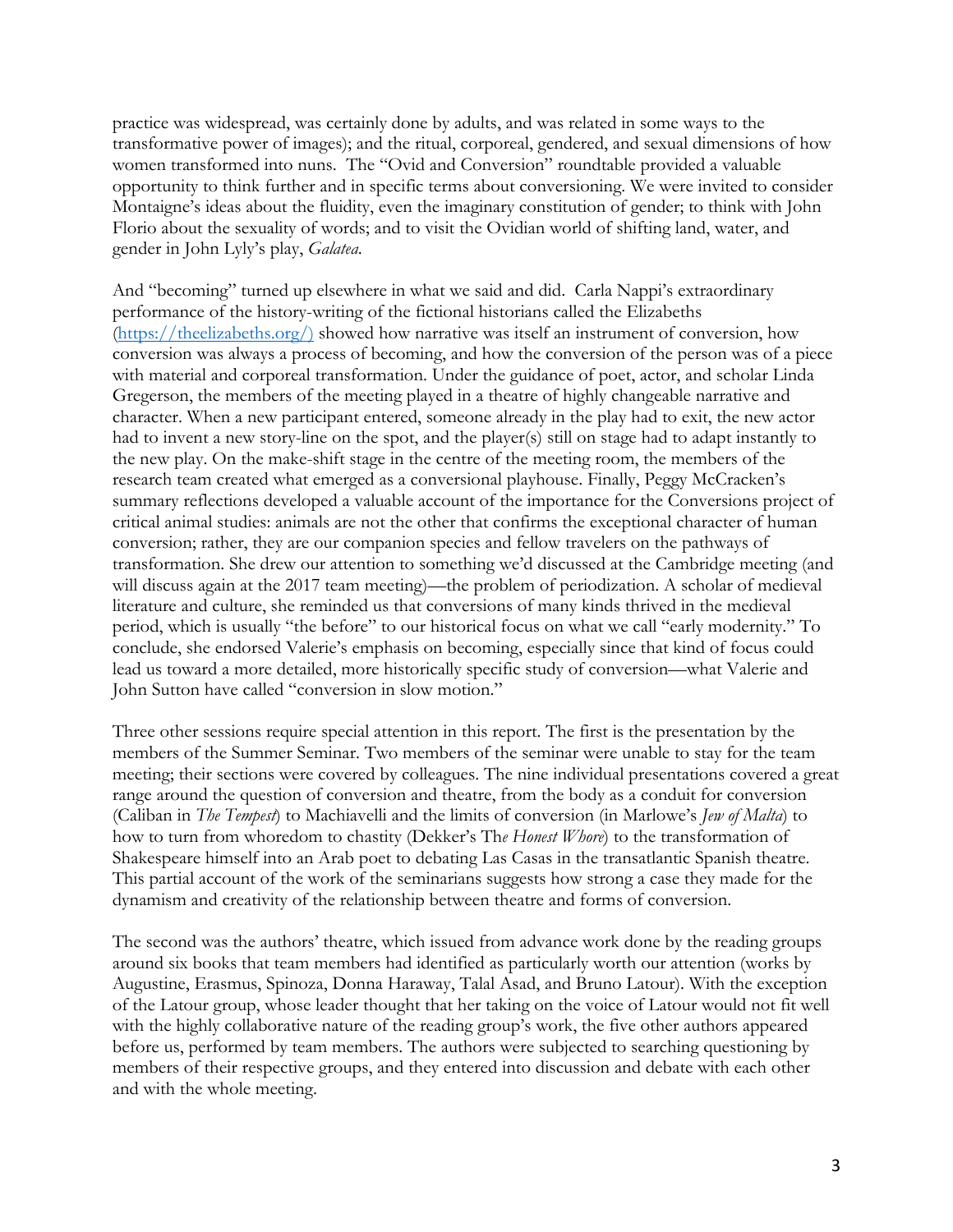Third was the combination of the trip to the Detroit Institute of Art on Thursday afternoon and the "Visual Culture" roundtable on Friday morning. The DIA was a splendid surprise to many members of the meeting. It features a remarkable collection of early modern art, including the Breugel "Wedding Dance," illustrative of the social power of the conversional ritual of marriage. The staff at the DIA was welcoming and their introduction to the work of preservation and to the collection itself was illuminating. The roundtable's four presentations on how visual art can represent conversion, can be converted and can convert its partakers enhanced the experience of seeing the DIA works of art. The presenters helped us understand the conversional dimensions of visual culture in both formal and functional terms.

In the course of the work throughout the three days, we found we missed a number of leading team members. However, we were delighted to be able to welcome many Graduate Student Associates to the meeting as well as a number of distinguished guests. Owing to a very large degree to the creativity and collegiality of the participants, the meeting succeeded in advancing significantly the coherence of the project research program. The meeting did that without diminishing the range, energy, inventiveness and contestatory character of our approaches and ideas about conversion and early modernity.

In sum, the 2016 team meeting fulfilled the principal aspirations of the planners, but did not do so equally across the board. (1) The meeting succeeded in bringing new and valuable attention to visual culture and visual art. (2) It did bring important texts by thinkers from Augustine to Spinoza to Haraway to shared, lively attention; it remains to be seen how far the thinkers who appeared among us will influence the work going forward.

(3) The work on narrative and conversion was originally intended to feature a session by team members telling and also reflecting on their own conversion narratives (or the stories of family or friends). Not surprisingly, there were very few willing to come forward with a conversion narrative of their own. Carla Nappi's presentation was wonderful and even capable of opening new ways of thinking about—and new ways of doing—narrative, history, and conversion; but it was a beginning only for work on narrative form and the forms of conversions within the project. (4) The program did provide ample space for team members, especially early career scholars, to present their work-inprogress and to get valuable feed-back on that work. (5) The principal goal, to bring gender, sexuality, and conversion to the centre of attention, was formatively successful. Paul will not find it easy to take the stage all alone in the future; as in Shakespeare's great syncretic comedy *A Midsummer Night's Dream*, Paul will find himself inextricably bound together with his conversional twin Ovid.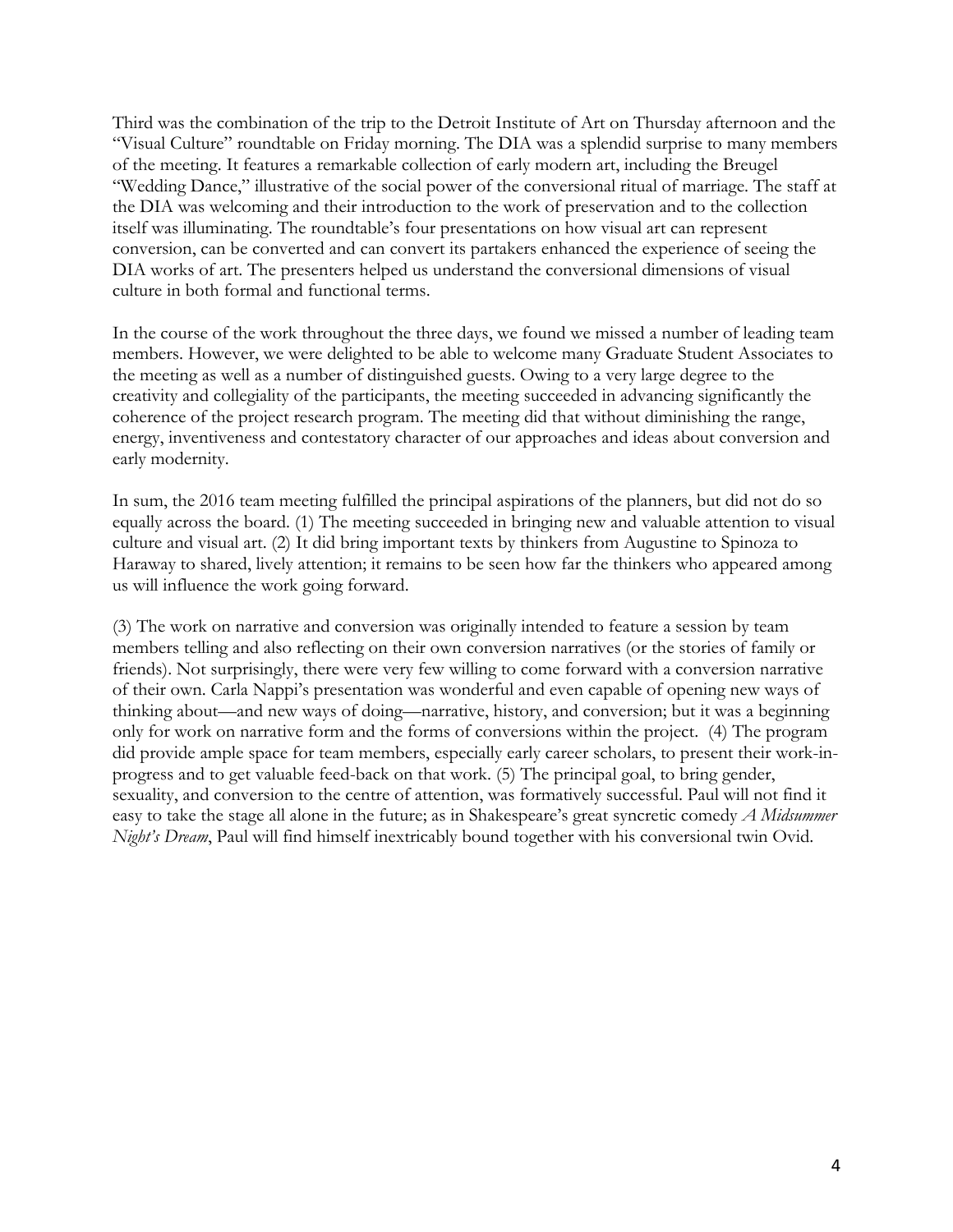## **Participants in the 2016 Conversions team meeting (non-team members are indicated by an asterisk)**

Lisa Anderson, PhD student, Art History, University of British Columbia Abdulhamit Arvas, Mellon Postdoctoral Fellow, Drama Department, Vassar College Patricia Badir, English, University of British Columbia J.F. Bernard, English, Champlain College Juan Luis Burke, PhD student, Architecture, McGill Michael Cop, PhD student, English, University of Otago Julie Cumming, Music, McGill Anthony Dawson, English (Emeritus), University of British Columbia Amrita Dhar, PhD student, English, University of Michigan Hussein Fancy, History, University of Michigan Maia Farrar, PhD student, English, University of Michigan Joseph Gamble, PhD student, English, University of Michigan Madiha Hannachi, PhD student, English, Université de Montréal George Hoffman, French, University of Michigan Tiffany Hoffman, Fellow in Neuro-History, Osler Library of the History of Medicine, McGill Megan Holmes,\* Art History, University of Michigan José Jouve-Martin, Spanish, McGill Torrance Kirby, Religious Studies, McGill Sonya Kohut, PhD student, Architecture, McGill Anna Lewton-Brain, PhD student, English, McGill Sarah Linwick, PhD student, English, University of Michigan Kathleen Perry Long, French, Cornell José Juan Lopez Portillo, History, CIDE (Mexico City) Peggy McKracken,\* French, University of Michigan Steven Mullaney, English, University of Michigan Carla Nappi,\* History, University of British Columbia Yelda Nasifoglu, PhD student, Architecture, McGill Jennifer Nelson,\* Art History, Theory and Criticism, School of the Art Institute of Chicago Benjamin Post, PhD, History, University of Wisconsin—Madison Marjorie Rubright,\* English, University of Toronto Kilian Schindler, PhD student, English, University of Fribourg (Switzerland) Benjamin Schmidt, History, University of Washington Alison Searle, University Fellow in Textual Studies and Digital Editing, University of Leeds Helen Smith, English, University of York Stephen Spiess, Thinking Matters Fellow, Stanford University Allie Stielau, Art History, University College, University of London Valerie Traub, English and Women's Studies, University of Michigan Angela Vanhaelen, Art History and Communication Studies, McGill Ivana Vranic, PhD student, Art History, University of British Columbia Bronwen Wilson, Art History, UCLA Stephen Wittek, Academic Associate, McGill; Project Manager Paul Yachnin, English, McGill; Project Director Carla Zecher, Executive Director, Renaissance Society of America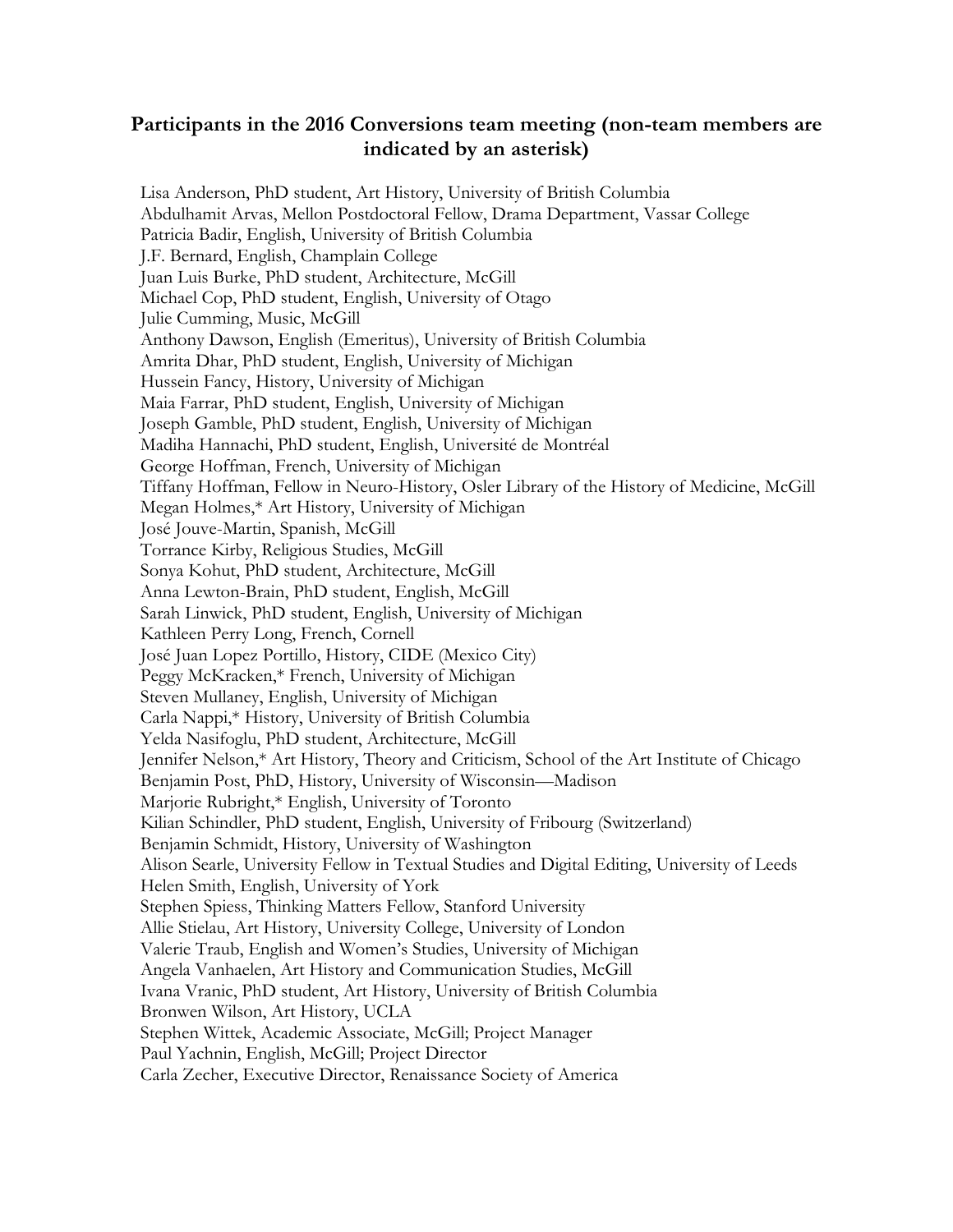

**2016 TEAM MEETING** 

Koessler Room, Michigan League Building (3<sup>rd</sup> floor), 911 North University, Ann Arbor, MI 48109-1265

| TUESDAY MAY 24   |                                                                                                                |               |  |  |  |
|------------------|----------------------------------------------------------------------------------------------------------------|---------------|--|--|--|
| $7-9$ pm         | Reception at Ann Arbor Brewing Company (114 E Washington Street, Ann Arbor, MI 48104)                          |               |  |  |  |
|                  |                                                                                                                |               |  |  |  |
| WEDNESDAY MAY 25 |                                                                                                                |               |  |  |  |
| 8-9              | Continental breakfast -- Koessler Room, Michigan League Building (3rd floor)                                   |               |  |  |  |
| $9-9:45$         | Opening presentation                                                                                           | Valerie Traub |  |  |  |
| 0.45, 10.15      | Third de inte faces and one Thail and an algorithment communication of Valante) a nacementaria and annul it to |               |  |  |  |

| 9-9.40       | Opening presentation                                                                                                      | valene Tiaup                    |  |
|--------------|---------------------------------------------------------------------------------------------------------------------------|---------------------------------|--|
| $9:45-10:15$ | Divide into four groups. Each group should compose a response to Valerie's presentation and send it to                    |                                 |  |
|              | stephen.wittek@mcgill.ca for display on Powerpoint.                                                                       |                                 |  |
| 10:15-10:45  | Attendees reconvene in the Auditorium to share and discuss responses                                                      | Moderator: Kathleen Long        |  |
| $10:45-11$   | <b>Break</b>                                                                                                              |                                 |  |
| $11 - 12:30$ | Presentation from the summer seminarians: Jean-François Bernard, Madiha Hannachi, Tiffany Hoffman,                        |                                 |  |
|              | Benjamin Post, Kilian Schindler, Alison Searle, Stephen Spiess                                                            |                                 |  |
| 12:30-1:30   | Lunch                                                                                                                     |                                 |  |
| $1:30-3$     | Presentation Session A: Auditorium                                                                                        | Moderator: José Jouve-Martin    |  |
|              | Instruments of Conversion                                                                                                 | Yelda Nasifoglu                 |  |
|              | Hameter/Elcius: The Construction of a Jesuit Martyrology, 1580-2                                                          | Amrita Dhar                     |  |
|              | Supplementing Stewards: Converting English Political Identity in The<br>Squire of Low Degree                              | Maia Farrar                     |  |
|              | Presentation Session B: League Room A (3rd floor)                                                                         | Moderator: Steven Mullaney      |  |
|              | Home Sex                                                                                                                  | Joseph Gamble                   |  |
|              | Pattern'd by that the poet here describes": Arab Adaptation of                                                            | Madiha Hannachi                 |  |
|              | Shakespeare as Reversal of the Early Modern Pattern of Representation                                                     |                                 |  |
|              | Sympathetic Bodies: The Feeling of Conversion in The Tempest                                                              | Tiffany Hoffman                 |  |
|              | Presentation Session C: League Room C (3rd floor)                                                                         | Moderator: Paul Yachnin         |  |
|              | Converting the affections: Richard Hooker's defence of the 'sensible<br>excellencie' of the 'publique duties of religion' | Torrance Kirby                  |  |
|              | Dynamic Conversions: Grief and Joy in George Herbert's Musical<br>Verse                                                   | Anna Lewton-Brain               |  |
|              | John Dee and the mirror of conversion                                                                                     | Sonya Kohut                     |  |
| $3 - 3:15$   | <b>Break</b>                                                                                                              |                                 |  |
| $3:15-$      | Reading Group Presentations. Group members interview their authors.                                                       | Moderator: Julie Cumming        |  |
| 4:15         | José-Juan Lopez-Portillo as Augustine (Confessions), Torrance Kirby as                                                    |                                 |  |
|              | Erasmus ( <i>Enchiridion</i> ), and Paul Yachnin as Spinoza ( <i>Ethics</i> )                                             |                                 |  |
| 4:15         | Business Meeting, including publication program                                                                           | Paul Yachnin and Stephen Wittek |  |
| 5:15         |                                                                                                                           |                                 |  |